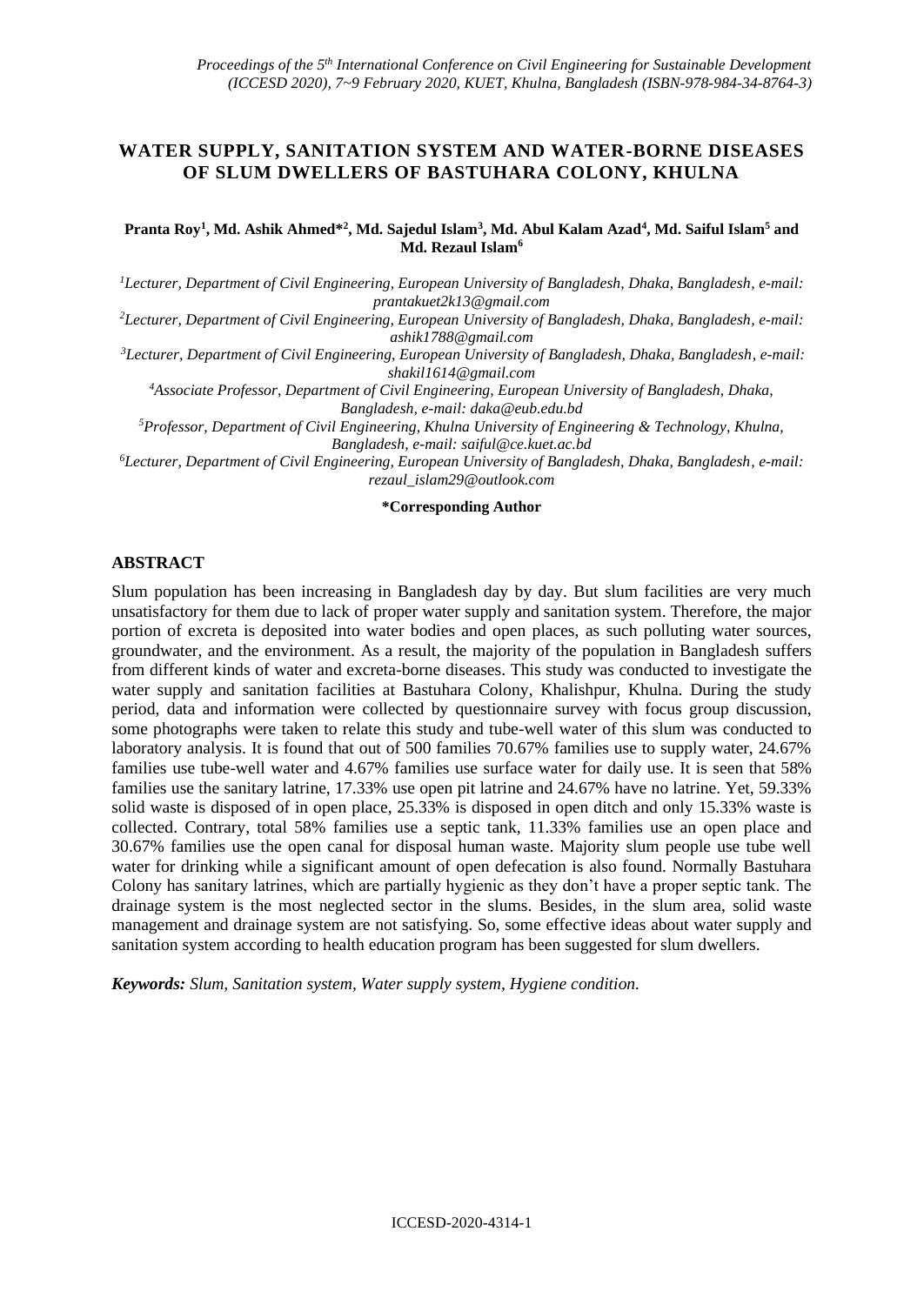*5 th International Conference on Civil Engineering for Sustainable Development (ICCESD 2020), Bangladesh*

### **1. INTRODUCTION**

In Bangladesh, most of the people die every year due to various types of water borne diseases like Diarrhea, Cholera, etc. The World Health Organization estimates that each year 500 million people suffer from various types of water borne diseases due to unsafe water supply (WHO, 1991). For inadequacy in pure water supply, 500,000 infants die each year in the world (Unicef, 2005). Whereas the health situation in Bangladesh however, is gradually improving with the infant mortality declining to 77 per 1000 live births in 1996, with the gradual improvement of the sanitation coverage (33% of rural population and 42% of urban population in 1993) and more importantly, with the introduction of an integrated approach water, sanitation and hygiene education (Halder & Islam, 2015). Invariable the progress of sanitation, throughout the world has been closely associated with the availability of water, and the larger the quantity and the better the quality of the water, it has been advanced among public health more rapidly and extensively. The WHO's figures for 1980 show that, among the urban population of the developing countries, only about 55% had house connections and an additional 20% had access to taps (WHO, 1991). In 1983, over 62% of people in developing countries, some 1100 million people lacked an adequate water supply (Hoque, Juncker, Sack, Ali, & Aziz, 1996). The situation is not the same in all developing countries. 97% of the population had access to water form improved sources in 1996; those served to be 97% in rural and 99% in urban as compared to 1% in 1980, the situation less positive; although important progress has been made (Hoque et al., 1996). It is important to understand that the improvement of health is not possible without sanitary disposal of human excreta. However, neither sanitation nor water supply alone is good enough for health improvement. It is now well established that health education or hygiene promotion must accompany sufficient quantities of safe water and sanitary disposal of excreta to ensure the control of sanitation related disease (Cairncross et al., 2010). Proper sanitation can control many excreta related diseases. However, to improve health conditions through improved sanitation, it is necessary to have a clear understanding of the diseases that are prevalent in the absence of proper sanitation, and their transmission routes. These diseases are excreta-related and are caused by microorganisms such as viruses, bacteria, protozoa and helminths or worms. There are some preventive measures particularly helpful in interrupting disease transmissions such as Safe human excreta disposal, Personal hygiene, Domestic hygiene (and animal management), Food hygiene, Water hygiene/consumption of safe water, and Safe wastewater disposal and drainage (Gross, Schell, Molina, Leão, & Strack, 1989).

There are two sources of water available, one is surface water and another one is ground water. Surface water is the source of an abundant amount of water. Before and during the early stages of tube-wells installation, the rural water supply was largely based on protected ponds (Winter, Harvey, Franke, & Alley, 1998). The biological quantity of water in this pond is extremely poor due to unhygienic sanitary practices and the absence of any sanitary protection. On the other hand, Groundwater is water located beneath the earth's surface in soil pore spaces and in the fractures of rock formations. Groundwater is free from disease-producing micro-organisms which are normally present in large numbers in surface waters (Winter et al., 1998). In Bangladesh, it is available in adequate quantity, but the availability of groundwater for drinking purposes has become a problem because of arsenic, dissolved iron, salinity in the shallow aquifers in the coastal areas, lowering of groundwater level, and rocky/stony layers in hilly areas. Sanitation system has arrangements of excretion and storage, collection and transportation, treatment, and disposal of human excreta and other forms of wastes back to nature in a safe manner (Koola & Zwane, 2014). Combination of these functions depends on the local conditions. When the wastes are collected, treated and disposed of at the point of generation it is called an on-site system e.g. pit latrines and septic tank systems. However the wastes are collected and transported to somewhere else for treatment and disposal, the system is called off-site, e.g. bucket latrines systems and conventional sewerage systems (UNICEF/WHO, 2005). In dry systems, no water is used for the dilution of the waste and usually applied in answered areas with no piped water supply. But in the wet system the waste is diluted with flushes of water and suitable where piped water supply systems are available. With respect to sanitation, people's needs are primarily health, privacy, and convenience, and resources include the availability of money, space, and skills. The local factors that influence greatly the nature of sanitation development include the existing environmental setting, e.g. the soil, climate, surface and groundwater, tradition, religion,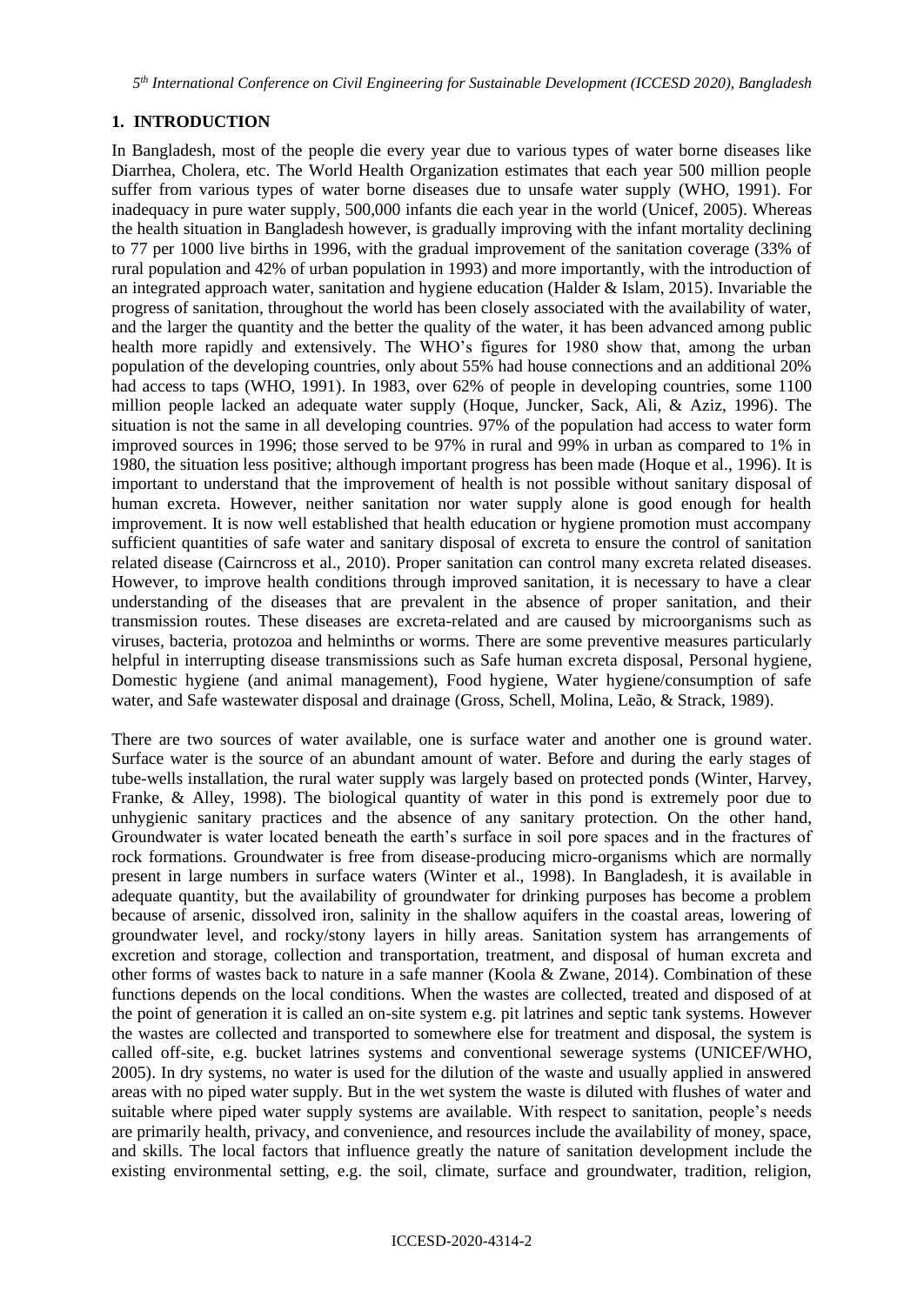culture and local leadership patterns, hygiene awareness and the institutions serving the people (WHO/UNICEF JMP for Water Supply and Sanitation, 2014). A sanitation development program should carefully consider these key factors particularly for low and middle communities of developing countries as well as for planning a sanitation development program should consider the collection of background information, cultural aspects, motivational factors, contribution in cash, and social organization for improvements.

Bangladesh experienced extremely rapid growth in the urban population, 4.9% as compared to 2% national coverage in the recent decade, resulting in the present size of the urban population of about 23 million by the year 2000 (Rana, 2011). The available data for the district towns indicate that approximately 33% of the urban population has reasonable public water supply, 10% by house connection calculated @ 13 persons per connection, 6% by public hand posts @ 100 per stand post and 17% by public hand pumps @ 75 persons per hand pump (Rana, 2011). The urban drinking water coverage is 75%, while the coverage under the facility in the suburban areas is 58% only. About 16% of the 90 million rural population use sanitary latrines. In addition, another 22% use the so-called home-made pit latrines. People are now conscious of using latrines and about 62% of the total populations have access to some form of latrine (Hoque et al., 1996). Of about 30 million urban dwellers, sanitation coverage is only about 42%. In urban areas, a range of on-site options such as septic tanks, single and double pit pour-flush latrines are used. Conventional sewerage systems are used only in parts of Dhaka and cover only 18% of the city's 8.5 million people (The World Bank Group, 2007). In this study, a slum area called Bastuhara Colony of Khulna City Corporation has been taken up to consideration as the study area's ongoing development work with water supply and sanitation system particularly related to environmental improvement. Khulna is situated on the southwest side of Bangladesh. It is surrounded by the river Bhairob and Rupsha. At the end of 1984 Khulna City Corporation (KCC) was developed whose land area 45.6 square km and the number of wards are 31. It is to be noticed greatly that the suburban areas of Khulna city are developed in a scattered way. The water supply and sanitation of these areas are far lagging behind the residential area (Sohel Rana, 2009). Main sources of water in these areas are shallow tube-well. In residential area municipality, water supply and sanitary system is also better. The aim of this study was to investigate the current situation of water supply and sanitation system, assess the environmental and social conditions, and improvement of water supply and sanitation system of the Bastuhara colony, Khalishpur, Khulna.

# **2. METHODOLOGY**

### **2.1 Study Area**

Bastuhara Colony of Khalishpur, Khulna was selected as the survey site. This study is undertaken to investigate the existing water supply and sanitation system in the study area. The map of the study area is shown in Figure 1.



Figure 1: Satellite view of the study area (Source: Google Map)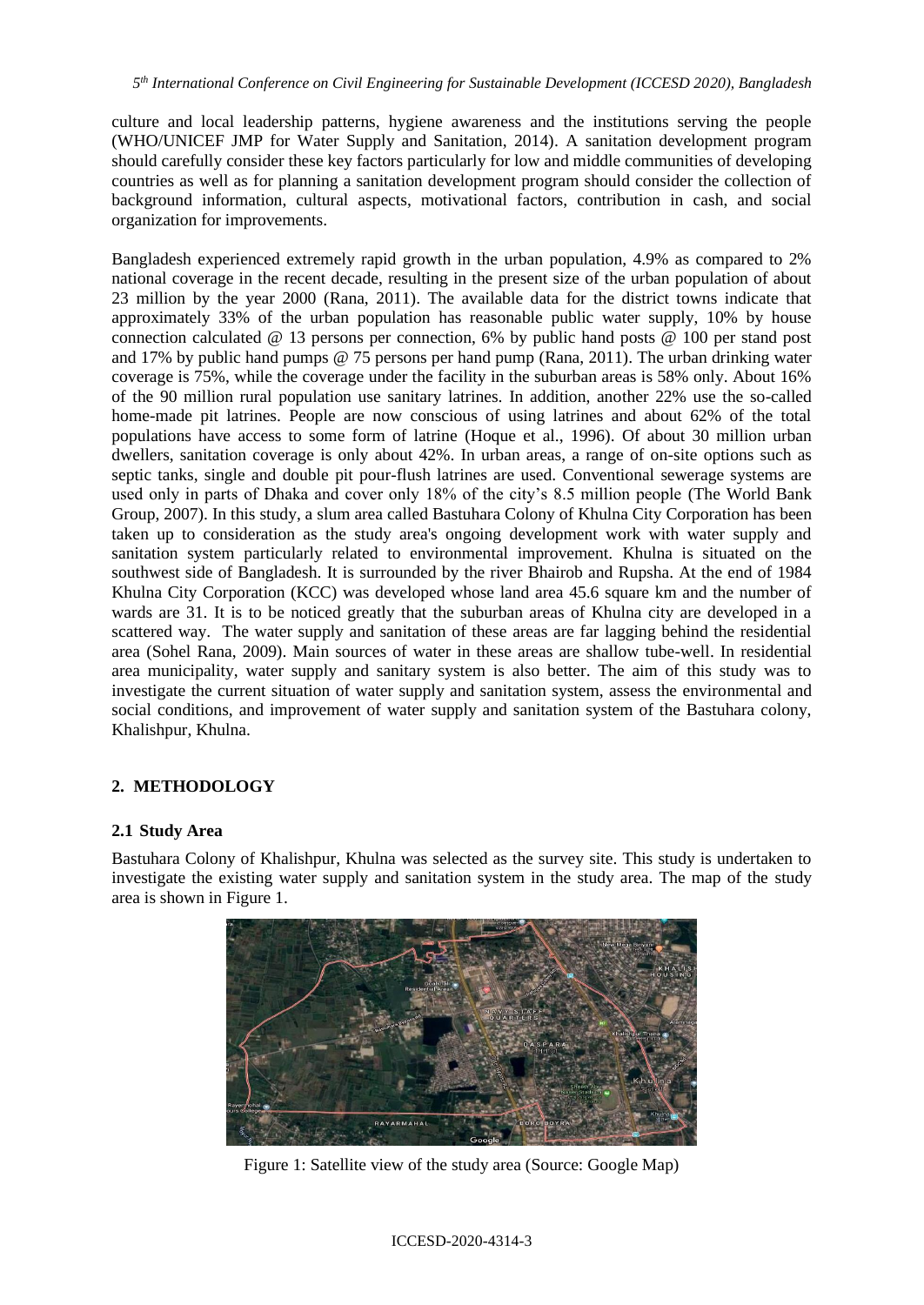Bastuhara colony is in Ward no. 09 of Khulna City Corporation which has 62.72 acres area with 19,500 population. It has two water points (both by KWASA) with communal sanitation systems and discontinuous semi-pucca drainage facilities. Most of the solid wastes are disposed in open places.

### **2.2 Field Data Collection and Laboratory Analysis**

For A details questionnaire survey has been done among dwellers of the Bastuhara Colony. It was mainly done to know about water supply sources, water uses, sanitation practices, solid waste management and so on. A total of 500 families were taken into consideration. Some photographs were taken to understand the real situation of the study area. Laboratory analysis of the tube-well water and supply water was conducted. The laboratory tests are consisting of pH, Electrical Conductivity, Turbidity, Hardness, Colour, Iron, Arsenic, Manganese, Chlorine, Total Coliform, Faecal Coliform, and Total Dissolve Solid. Besides, different pieces of information were collected from different government organizations like KWASA, KCC and some non-governmental organizations like Nabolok, BRAC, etc. The types of data that are collected from the slum are tabulated in Table 1.

| Sl. No. | <b>Types of data</b>                    |
|---------|-----------------------------------------|
|         | Educational status of household head    |
| 2       | Occupation of the slum people           |
| 3       | Condition of existing House             |
|         | Water use pattern                       |
| 5       | Tube-well ownership ratio               |
| 6       | Salinity of Tube-well water             |
|         | Types of latrine used                   |
| 8       | Disposal of human excreta               |
| 9       | Distance between tube-well and latrines |
| 10      | Interval of cleaning existing drains    |
| 11      | Solid waste disposal pattern            |
| 12      | Diseases caused by contaminated water   |

|  |  | Table 1: Types of data collected from Bastuhara Colony |  |
|--|--|--------------------------------------------------------|--|
|  |  |                                                        |  |

### **2.3 Pictorial View of the Study Area**

### **2.3.1 Communal Sanitation System**

In figure 2, Bastuhara Community's Toilet is shown which has some problems. The human excreta is disposed into the soakage pit but the size is very small, the low land area is overflowed at the rainy season. Fouling of latrines and urinals is common and once a latrine is fouled. Subsequent users find no other alternative but to foul it more. Thus operation and maintenance is a major problem in this system. In this slum, there is no full-time attendant for operation and maintenance.



Figure 2: Bastuhara Community Toilet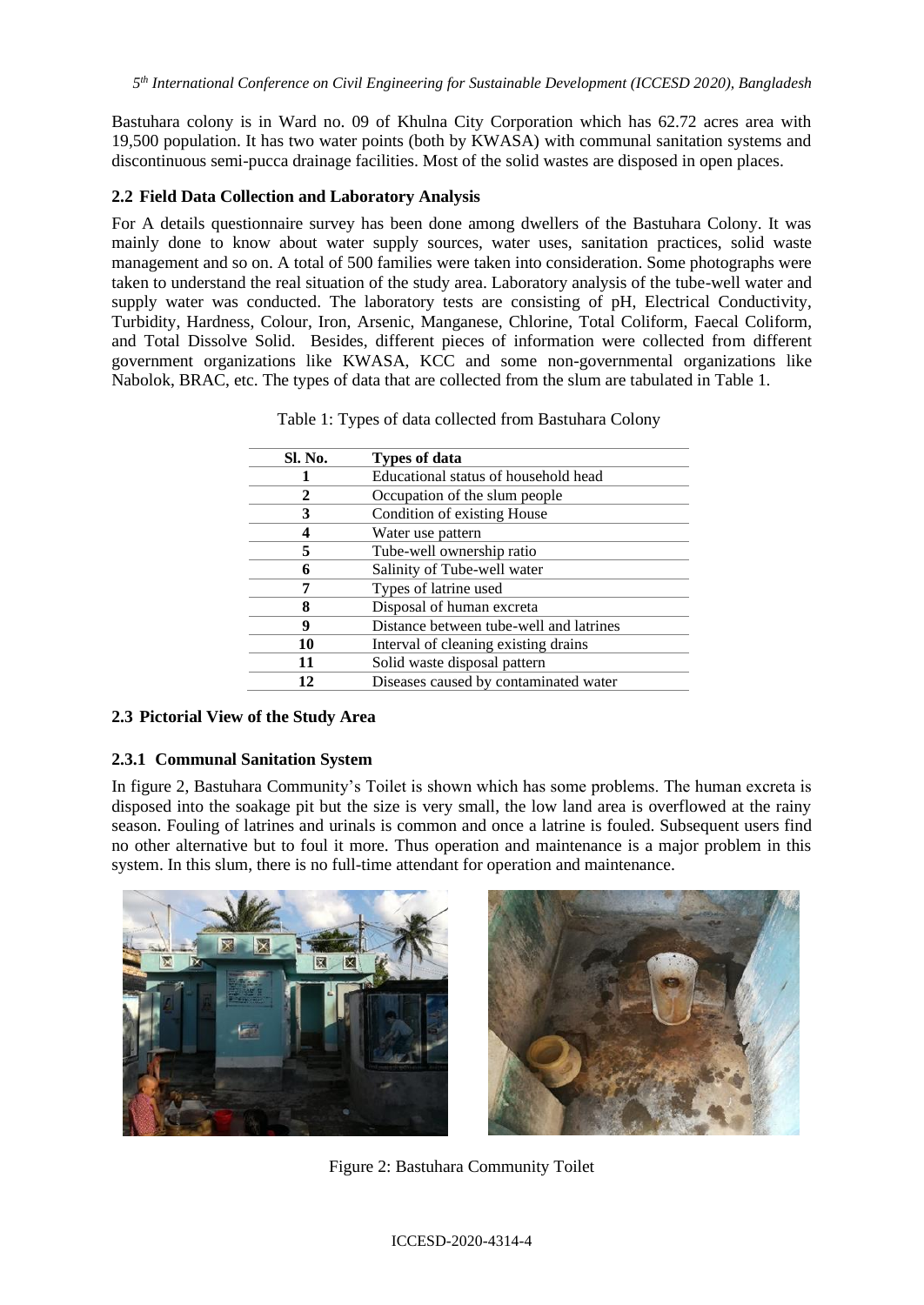*5 th International Conference on Civil Engineering for Sustainable Development (ICCESD 2020), Bangladesh*

# **2.3.2 Over Hanging Latrine**

The view of overhanging latrines is shown in Figure 3. These latrines stand by the side of the canal or river which is very unhygienic. Besides, canal water is used by many of the slum dwellers which is a cause for different water-borne diseases.



Figure 3: Over-hanging Latrines

Among community toilets and over-ganging latrines, the disposal of human excreta and urinals in open environment is much higher for over-hanging latrines because in this case direct disposal is happening in canal or river whereas community toilets have small soakage pit by which direct disposal can be avoided.

### **2.3.3 Tube-well**

In the slum area, all the tube-wells are No. 6 tube-well. For drinking, all the slum dwellers use tubewell water. But for daily activities, they mainly use supply water though some people use tube-well water too. The main concern here is most of the tube-well is within 10 meters distance of the latrines which is the cause of groundwater contamination. A No. 6 tube-well is shown in figure 4.



Figure 4: Tube-well (No. 6) used at Bastuhara Colony

# **2.3.4 Drainage Condition**

Figure 5 shown that the drainage condition in this slum is very poor. People of the slum area are not sufficiently aware of waste disposal. Besides, there are no places where solid waste can be disposed of. So, people throw the waste into the existing drains. Solid waste disposed over the drain thoroughly causes a waterlogging problem. Thus, it creates serious environmental pollution.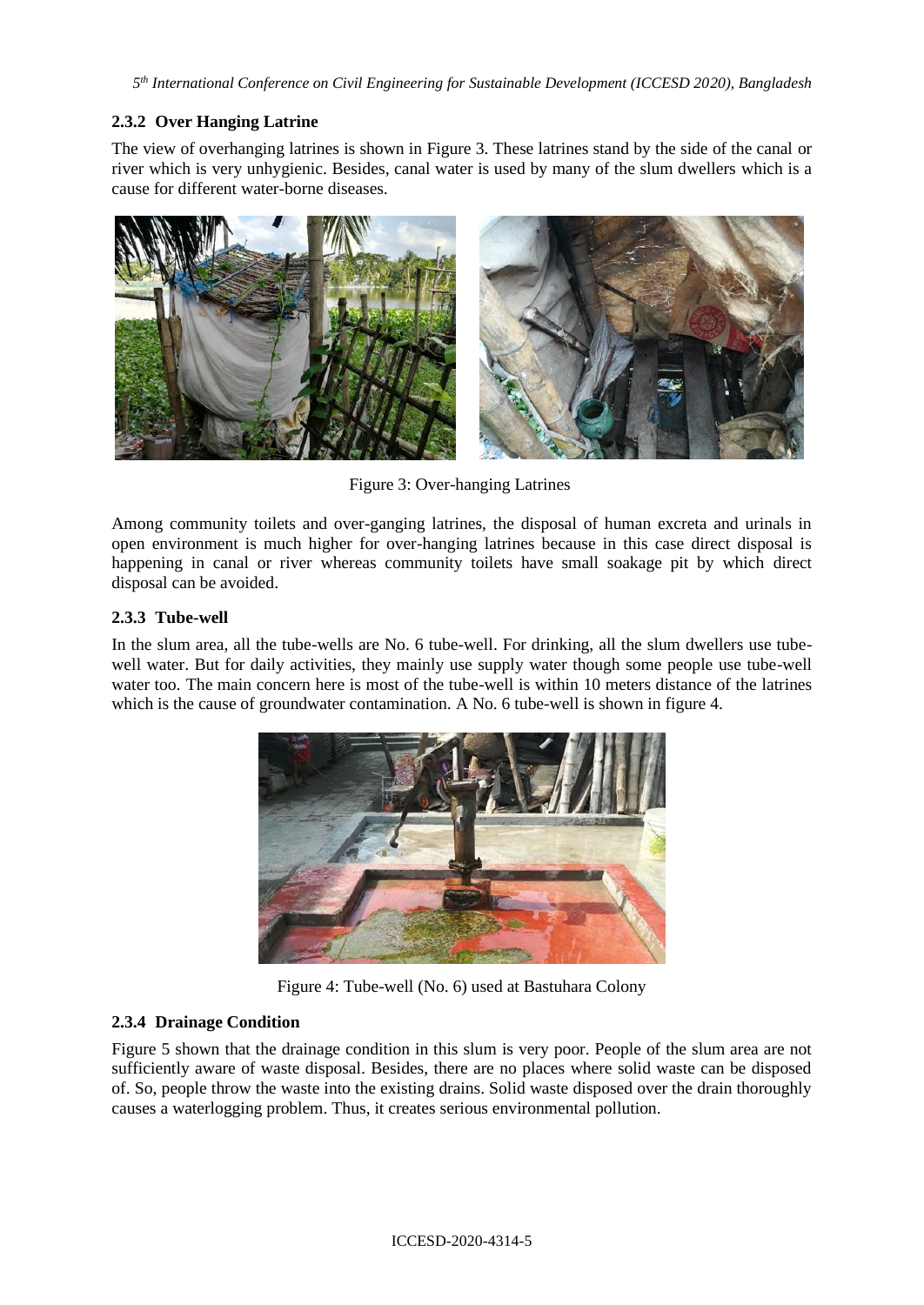*5 th International Conference on Civil Engineering for Sustainable Development (ICCESD 2020), Bangladesh*



Figure 5: Existing Drainage Condition at Bastuhara Colony

# **3. RESULTS AND DISCUSSIONS**

The necessary data were collected to analyse the project in two ways. Firstly, for the total analysis, the previous study data were collected from various governmental and non-governmental organizations. Secondly, field data were collected by the questionnaire survey. In this research, the water supply and sanitation situation in this slum area has been investigated. During the investigation, various sources of water and different types of sanitation are observed. The total numbers of families were counted and from here the percent users of different types of water supply and sanitation systems are analysed.

# **3.1 Educational Status of Household Head**

Most of the slum dwellers are not well educated. They are either only capable of signature or having an educational status of below SSC. Only 12% of people are SSC or above SSC level, 39% are below SSC level, 45% are only signature level, and 4% are illiterate.

# **3.2 Occupation and Personal Income of Existing Household**

The survey has been done among 500 families consists of about 2500 people. In about 2500 people, 616 numbers are businessmen, 711 are housewives, 664 are students, and 509 are service holders. Besides, the majority of the population lives under the poverty line as a huge 51.33% household's income lies between 0-5000 taka, 14.67% are lies between 5000-10000 taka, 27.3% are in 15000- 20000-taka range, and above 20000-taka income households are 6.67%. It is an alarming issue for this slum.

# **3.3 Existing Housing Condition and Water Use Pattern for Daily Activities**

There is a mixed housing pattern was observed in the slum area. Most of the family live in Pucca/Semi Pucca house (65%) but there are still some families who live in a Tin shed (26%) or Hut (8%) or other types of house (1%). The people in the slum area normally use Supply water (70.67%) for daily activities whereas some use Tube-well water (25.67) too. Besides, there are very few who use Surface water (3.66). But for drinking purposes, all of them use Tube-well water. In the slum area, most of the people don't have any private tube-well. They use water from public sources which are installed by KWASA and KCC as 71.33% of the tube-well used are public tube-well. Among the installed tube-wells, 77% provides sweet water whereas 23% of tube-wells water contains salinity.

# **3.4 Sanitation System and Disposal of Human Excreta**

The overall sanitation system in the slum area is very unhygienic. 58% of the people use sanitary latrine, 17.33% use Open pit. But the alarming fact is that 24.67% of people do not have any sanitation coverage. It has also been observed that 58% of human excreta is disposed of in Septic tank. Others are disposed at either open place (11.33%) or open canal (30.67%). Thus, the canal water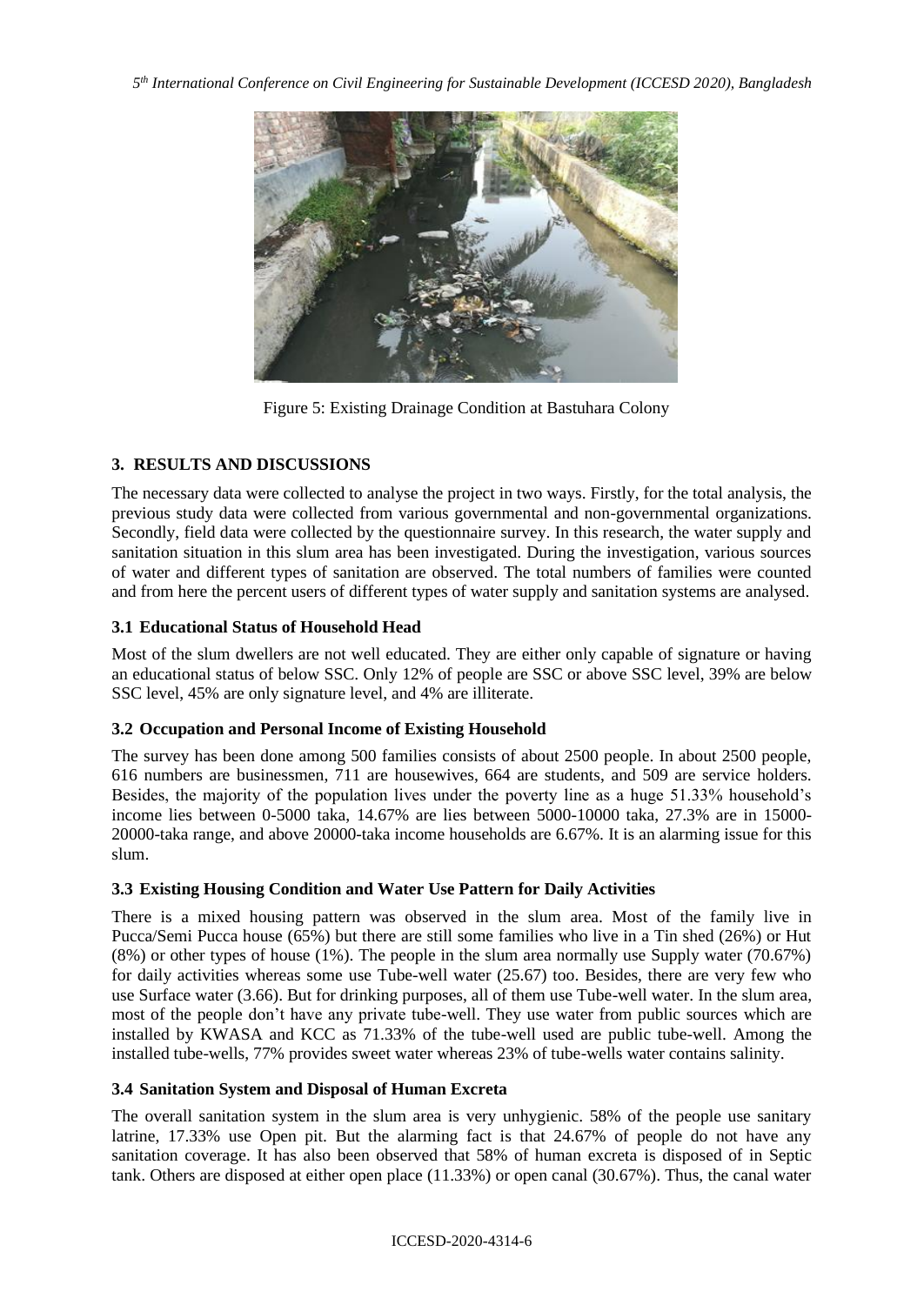gets contaminated. It is a major issue needs to be solved. The minimum safe distance between tubewell and latrine is 10 meters. But it is observed that a total of 84% of tube-well are within 10-meter distance with the latrines. It is not safe as latrine's infiltration sewage can be resurfaced by tube-well.

### **3.5 Solid Waste Disposal Pattern and Drainage Facility**

It is seen that a total of 84.67% of solid waste is disposed of either in an open place or an open ditch. Only a mere 15.33% of solid waste is collected. Drains are mostly cleaned at an interval of more than 30 days. 77% of the drains are cleaned at an interval of more than 30 days whereas only 23% are cleaned in 30 days. To solve the waterlogging problem, the drains should be cleaned regularly.

### **3.6 Water Quality Parameter (Lab Analysis)**

Three samples were tested in the lab to find the water quality parameters. One sample was of Supply water and the other two were from two different Tube-wells of the slum area. The laboratory data are tabulated in Table 2.

| Water<br><b>Quality</b>    | Unit                     | <b>Bangladesh</b><br><b>Standard</b> | <b>WHO</b><br><b>Standard</b> | <b>Supply</b><br>Water | <b>Tube-well</b><br>Water-1 | Tube-well<br>Water-2 |
|----------------------------|--------------------------|--------------------------------------|-------------------------------|------------------------|-----------------------------|----------------------|
| <b>Parameter</b>           |                          |                                      |                               |                        |                             |                      |
| pH                         | $\overline{\phantom{a}}$ | $6.5 - 8.5$                          | $6.5 - 8.5$                   | 7.4                    | 7.6                         | 7.8                  |
| Electrical<br>Conductivity | $\mu$ -s/cm              |                                      |                               | 684                    | 899                         | 718                  |
| Turbidity                  | <b>NTU</b>               | 10                                   | 5                             | 2.37                   | 2.04                        | 1.67                 |
| Hardness                   | mg/L                     | 200-500                              | 500                           | 46.25                  | 50.87                       | 41.63                |
| Color                      | Pt. Co                   | 15                                   | 15                            | 45                     | 18                          | 35                   |
| Iron                       | mg/L                     | $0.3 - 1.0$                          | $00\,$                        | 0.13                   | 0.04                        | 0.15                 |
| Arsenic                    | mg/L                     | 0.05                                 | 0.01                          | $\theta$               | $\Omega$                    | $\Omega$             |
| Manganese                  | mg/L                     | 0.1                                  | 0.5                           | 0.4                    | 1.2                         | 0.9                  |
| Chlorine                   | mg/L                     | 150-600                              | $\overline{\phantom{0}}$      | 290                    | 690                         | 140                  |
| TC                         | No./100 ml               | $\theta$                             | $\Omega$                      | 4                      | $\Omega$                    | $\overline{2}$       |
| FC                         | No./100 ml               | $\Omega$                             | $\Omega$                      | $\theta$               | $\Omega$                    | $\theta$             |
| TDS                        | mg/L                     | 1000                                 | 1000                          | 840                    | 960                         | 870                  |

Table 2: Water Quality Parameter at Bastuhara Colony

From the laboratory experiment, it was found that the sample waters have a problem in color, especially the supply water was a little bit reddish. One of the tube-well has chlorine in excess quantity. Besides, both the tube-well water has Manganese beyond the tolerable limit. Finally, TC was found in supply water and one of the tube-well water. So, the water of both supply water and tubewell water needs treatment.

### **3.7 Diseases Caused by Contaminated Water**

Figure 6 shows that the slum dwellers suffer from various diseases caused by contaminated water. A statistical survey with a duration of three months has done among about 800 slum people who are generally using water for their domestic purposes from the canal whose are polluted by the direct disposal of human excreta and urinals. For this, different diseases like Diarrhea, Dysentery, Jaundice, and Typhoid can be seen among the slum people. Among 800 people, 200 are suffered from Diarrhea, 216 are suffered from Dysentery, 144 are suffered from Jaundice and 240 are suffered from Typhoid.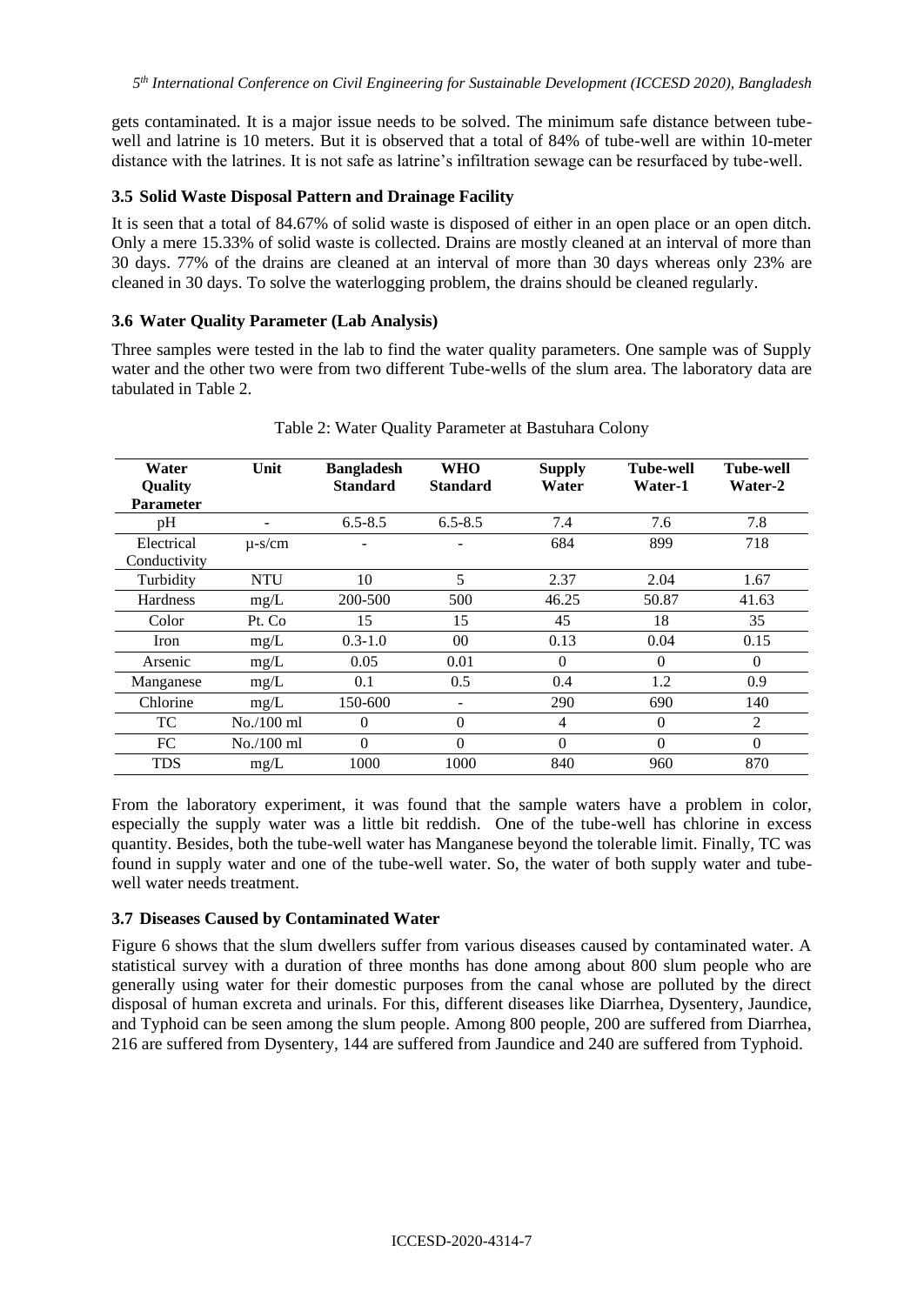

Figure 6: Diseases Caused by Contaminated Water at Bastuhara Colony

### **4. CONCLUSIONS**

The water supply and sanitation problems in the Bastuhara colony are so acute. The problems which are created could be minimized if sufficient care is undertaken during planning and implementation. Most of the people of the colony are illiterate and a total of 88% population are below the SSC level and most of the family live in Pucca/Semi Pucca house. For drinking purposes, dwellers are depended on tube-wells and for daily activities, supply water is used but for drinking it is avoided as it is contaminated. Among the installed tube-wells, 77% provides sweet water whereas 23% of tube-wells water contains salinity. In the case of sanitation, about 58% of people use sanitary latrine whereas 24.67% of people do not have any sanitation coverage. For disposal, about 42% of human excreta are disposed of in open places which are the real cause of canal water contamination. The waste collection and disposal system in the slum area is very poor and about 84.67% of solid wastes are disposed of in an open ditch or open place which causes environmental pollution. Distance between tube-well and latrine is 10 meters or below in 84% cases which increases the chance of groundwater contamination. And the slum people are suffered from various water-borne diseases due to the use of contaminated water.

#### **REFERENCES**

- Cairncross, S., Hunt, C., Boisson, S., Bostoen, K., Curtis, V., Fung, I. C. H., & Schmidt, W. P. (2010). Water, sanitation and hygiene for the prevention of diarrhoea. International Journal of Epidemiology. https://doi.org/10.1093/ije/dyq035
- Gross, R., Schell, B., Molina, M. C., Leão, M. A., & Strack, U. (1989). The impact of improvement of water supply and sanitation facilities on diarrhea and intestinal parasites: a Brazilian experience with children in two low-income urban communities. Revista de Saude Publica. https://doi.org/10.1590/s0034-89101989000300006
- Halder, J., & Islam, N. (2015). Water Pollution and its Impact on the Human Health. Journal of Environment and Human. https://doi.org/10.15764/eh.2015.01005
- Hoque, B. A., Juncker, T., Sack, R. B., Ali, M., & Aziz, K. M. A. (1996). Sustainability of a water, sanitation and hygiene education project in rural Bangladesh: A 5-year follow-up. Bulletin of the World Health Organization.
- Koola, J., & Zwane, A. P. (2014). Water Supply and Sanitation. In Encyclopedia of Health Economics. https://doi.org/10.1016/B978-0-12-375678-7.00111-5
- Rana, M. M. P. (2011). Urbanization and sustainability: Challenges and strategies for sustainable urban development in Bangladesh. Environment, Development and Sustainability. https://doi.org/10.1007/s10668-010-9258-4
- Sohel Rana, M. D. (2009). Status of water use sanitation and hygienic condition of urban slums: A study on Rupsha Ferighat slum, Khulna. Desalination. https://doi.org/10.1016/j.desal.2008.04.052
- The World Bank Group. (2007). Dhaka: improving living conditions for the urban poor. Bangladesh Development Series Paper.